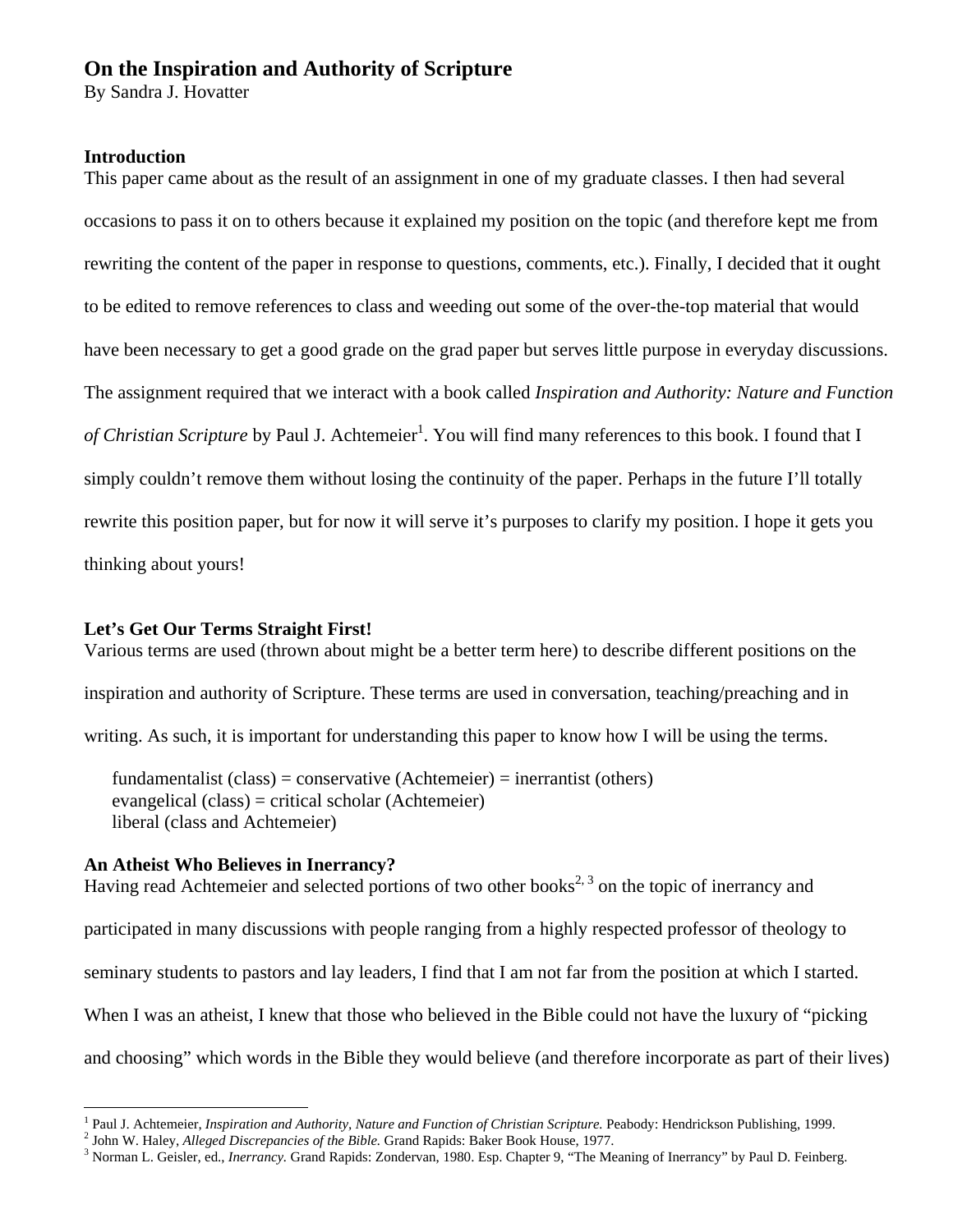and which they would choose not to believe. Without devoting one's life to studying at a depth few are willing and able to undertake, who is qualified to determine that some of Scripture is valid and some is not? Either the book is the Word of God or it is not. For many years I believed it was not.

#### **Coming to Know Christ**

Then I came to know Christ. Achtemeier makes the statement that "The Christian faith…is not the response to a holy book" (p 78). Coming to know Christ happens, in every case, as a person has an experience with the Living God in some way. Most often, that experience is through hearing or reading His Word. It is the Word which reveals Christ (through the power of the Holy Spirit), both initially and throughout one's walk with the Lord. We go to the Scriptures to learn more of Him and His ways. As such, having confidence in its reliability is paramount. Where does such confidence come from? If we come to faith and increase in our faith through the Word, we are very much responding to a "holy book," albeit through the inner witness given by the Holy Spirit. Yes, our faith is in Christ, but that faith is initiated and sustained through the Bible. Just as I believed as an atheist, I find that as I grow in Christ, I cannot "pick and choose" which instructions for living to incorporate into my life.

### **Scripture – God Breathed and Instructive for Life!**

In developing/refining my position on the inspiration and authority of the Bible, I cannot escape what has been a precious verse to me, that Scripture (all Scripture) is *God-breathed*. How awesome is that? That God has been involved in the life of His people since creation, meeting them at their level yet transforming them into more than they were – by breathing life into them, both literally and figuratively through His creation, His interactions with them and His Word. Any doctrine of inspiration and authority that waters down the "WOW" factor of that statement cannot be consistent with all of Scripture. Such doctrine must also consider the following, however:

- 1. Scripture contains details relating to science and history that are not true as we understand them.
- 2. Scripture contains doctrines that are unclear and seemingly contradictory.
- 3. The formation of the canon was a process, not a "God-breathed" event.
- 4. Some (or all) books in the Bible may have been the result of a process of review and rewriting.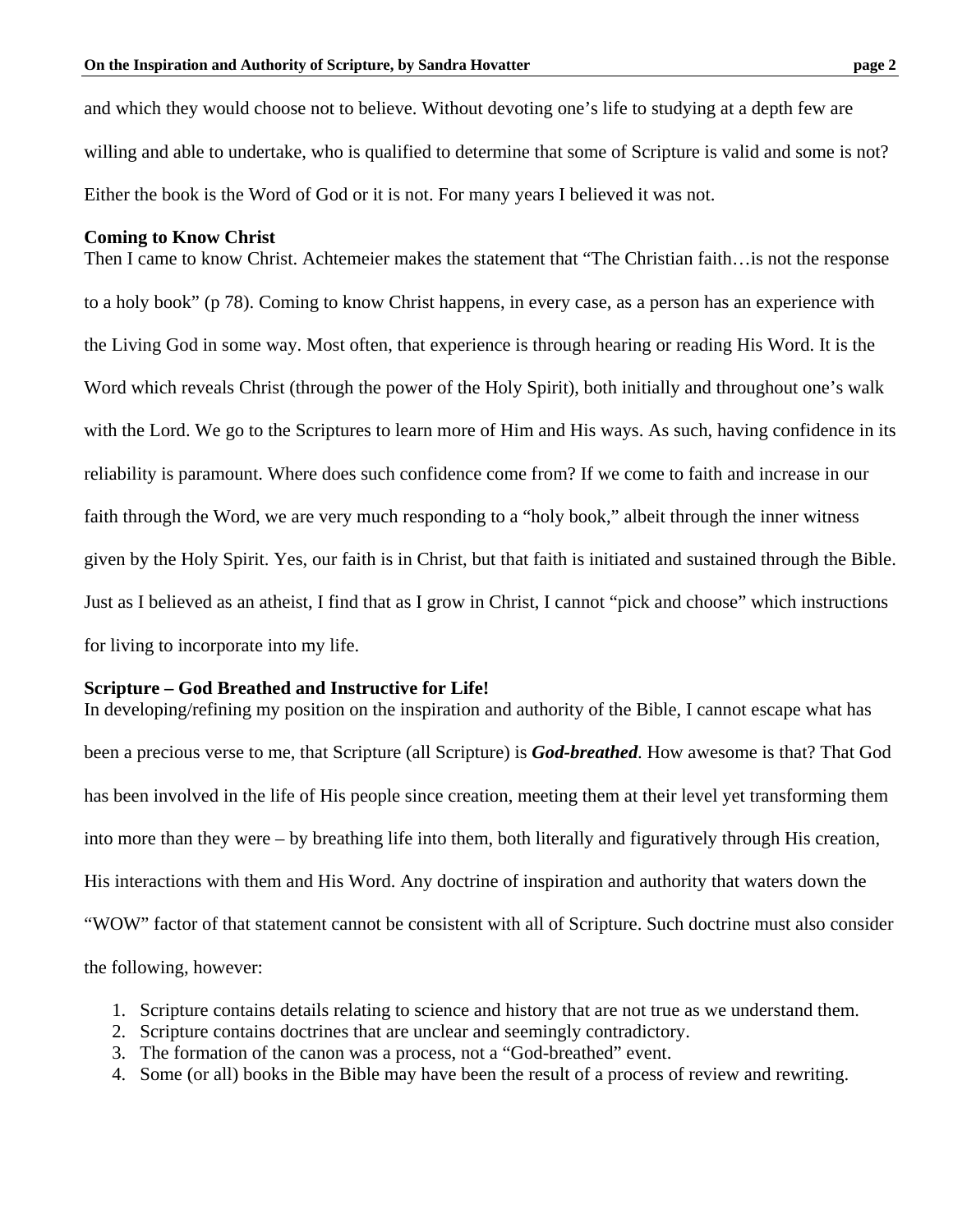None of these points challenge my faith in God's Word as truth and/or its place of authority in a believer's life. Whether there are details that are inaccurate or not is somewhat irrelevant. In many cases, I think we're building mountains out of mole hills. Whether they are the result of scribal errors (conservative view) or errors by the original authors (evangelical view), and even whether they truly exist (evangelical view) or we just don't understand the world of science and history as God does (conservative view) isn't worth arguing over. We have the Bible we have today because God enabled, allowed and ensured that we have it. I know Him to be a God of integrity, faithfulness and love, wanting more than I what is best for me. As such, the Bible I study today is valid and worthy of my study and confidence.

#### **Inerrantists – Not So Rigid as Achtemeier Portrays Them**

Having said that, I fall just a smidgeon left of the inerrantist position. I found myself quite frustrated reading Achtemeier's book because I have spent my Christian life around people who would call themselves inerrantists, but I don't believe any of them would take the strong position that Achtemeier attributes to them (Achtemeier, pps 36-63 and throughout the book). I am not doubting that he is refuting the positions put forth by scholars, rather that he is taking the extreme right end of the position. Extreme positions on either side are rarely typical of the mainstream. All that I have known would agree that God makes what is often referred to as "accommodations" in order to communicate both to and through the culture of the writing. Haley puts it this way: "In the comparatively unenlightened times in which many of the Old Testament saints lived, many faults and errors of theirs may have been mercifully and wisely passed by… Nothing could be more unjust or unreasonable than to try the patriarchs by the ethical standard of a later age" (Achtemeier, pps 4-5).

 Geisler/Feinberg gives an excellent discussion of deductive and inductive reasoning (Geisler/Feinberg, pps 267-271). His discussion, written long before Achtemeier's book, illuminates the fallacy of much of Achtemeier's book. In Feinberg's terms, Achtemeier has described the position of inerrantists as one derived fully from deductive reasoning and then develops his own (critical scholarship) position on inspiration inductively. Feinberg states clearly that "There is no single methodology employed by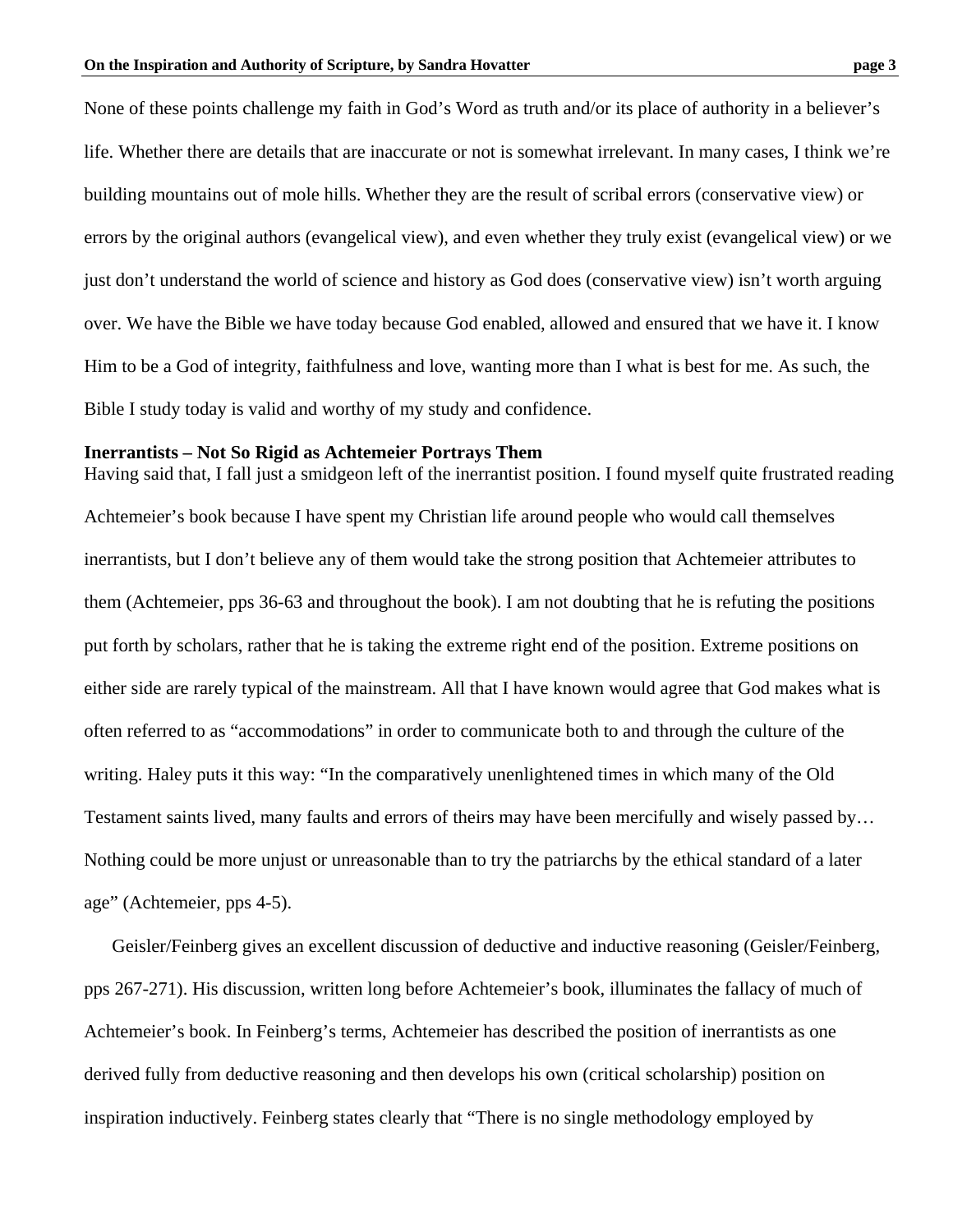inerrantists" (Geisler/Feinberg, p 271). He goes on to describe three different methods used by inerrantists to arrive at their position on inerrancy.

Both Achtemeier (pps 49-50) and Feinberg (pps 289-292) discuss the definition of error. While their discussions differ slightly (Achtemeier: error as incorrectness vs. error in doctrine; Feinberg: error in terms of intentional vs. unintentional), both reach a conclusion that Scripture teaches truth.

#### **Achtemeier & Inspiration**

Achtemeier describes liberals as "denying the unique inspiration of Scripture," conservatives as holding so strongly to an inerrancy position that they deny "the nature of Scripture," and critical scholars as taking a third option – "Aware that most views of inspiration that claim for Scripture some unique authority are incompatible with the view of Scripture with which they work, critical scholars have opted for silence on the problem" (Achtemeier, pps 84-85). How is this different from the liberal view? To have no position (i.e., to say nothing) is very much akin to "denying the unique inspiration of Scripture."

 Achtemeier argues "against" inspiration because he finds the prophetic model inadequate (Achtemeier, pps 85-90). Whether or not Scripture was written by individual authors hearing the Word of God and/or inspired by the Holy Spirit or was the result of the "processing" of the Word of God through generations and various revisions, I have no idea and it's not important to my faith and practice. The final product is inspired. I believe inspiration can happen through the process as easily as it can happen through an individual.

 The process of determining which books would appear in the canon included as a requirement that each book have a proven history of impacting people positively toward living out the gospel – that there was an internal witness of the Spirit and an external witness of transformed lives. This is an essential proof of inspiration. *How* it happens is no more important to me than understanding how aspirin works.

 Having said that, I hold to a position of "original and sustained inspiration," a term of my own making. I believe that God spoke to individuals. Whether audibly, through visions or dreams, or through strong impressions in their minds and spirits is unimportant. Those individuals, whether called prophets or not,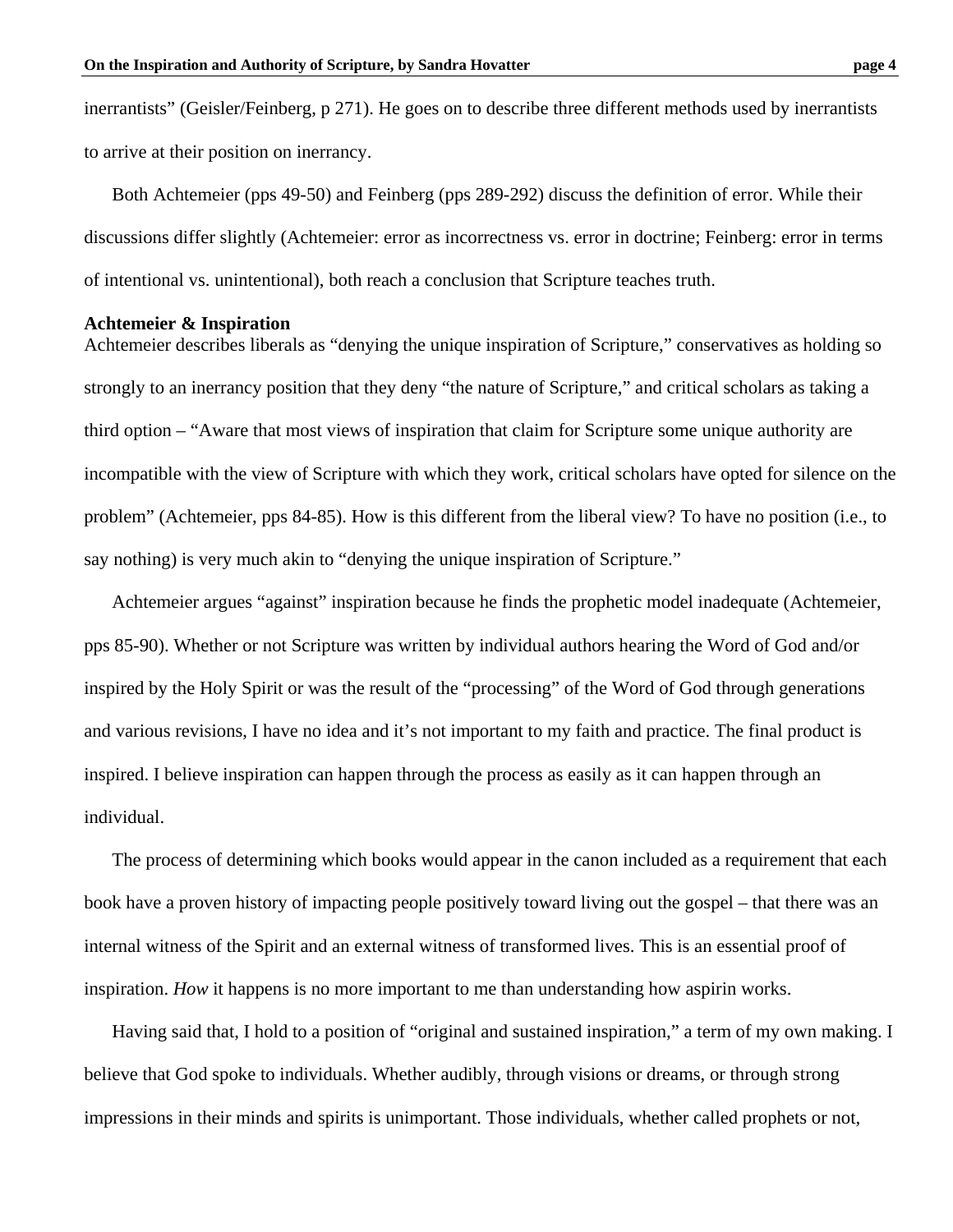communicated God's message to God's people. This initial hearing and communicating represents the "original inspiration." I can easily accept that the final message we have in our present day Bible is the result of a long process, if for no other reason than that it was copied and translated. It may well be the result of reworking of texts by many people over time. Regardless of how it happened, I believe God protected the inspiration of His Word. This is what I'm calling "sustained inspiration." Achtemeier seemed to come to a similar conclusion on page 118, but I reject the basis on which he drew his conclusion (i.e., his discussion of community, tradition and situation). The strong role he gives to community and tradition waters down the

influence of God in the "breathing" of Scriptures.

 Achtemeier clearly emphasizes the role of community: "Inspiration, in short, occurs within the community of faith and must be located at least as much within that community as with an individual author." (p 102) I totally disagree with this statement. Let's look at the issue of Gentile Christians being allowed into the church, recorded in the book of Acts. We would all agree that the writers of the book were inspired. I say writers because I can agree that it might not be the work of an individual author, but by an author later "edited" by others so that the document we have today is not the words written by the first author. But simply because the author(s) were inspired does not mean the community in which they wrote was inspired. In Acts 10, Peter, clearly prompted by the vision He had received from God, witnessed to Gentiles and they came to Christ. Jewish Christians didn't like this. A council in Jerusalem was called. During that council, it was determined that Gentiles could become Christians and that they did not have to become Jews first. I would agree that the council was "inspired." I would not, however, say that the entire community was inspired, nor that the apostles were inspired when they were rejecting the Gentile Christians. There continued to be friction among Gentile and Jewish Christians and I would not in any way call that inspired. Inspiration did not occur within the community except to the extent that the individual authors of Acts and the apostles lived in a community. Living next door to an inspired man of God doesn't make me an inspired woman of God any more than living next door to a Muslim makes me a proponent of Islam.